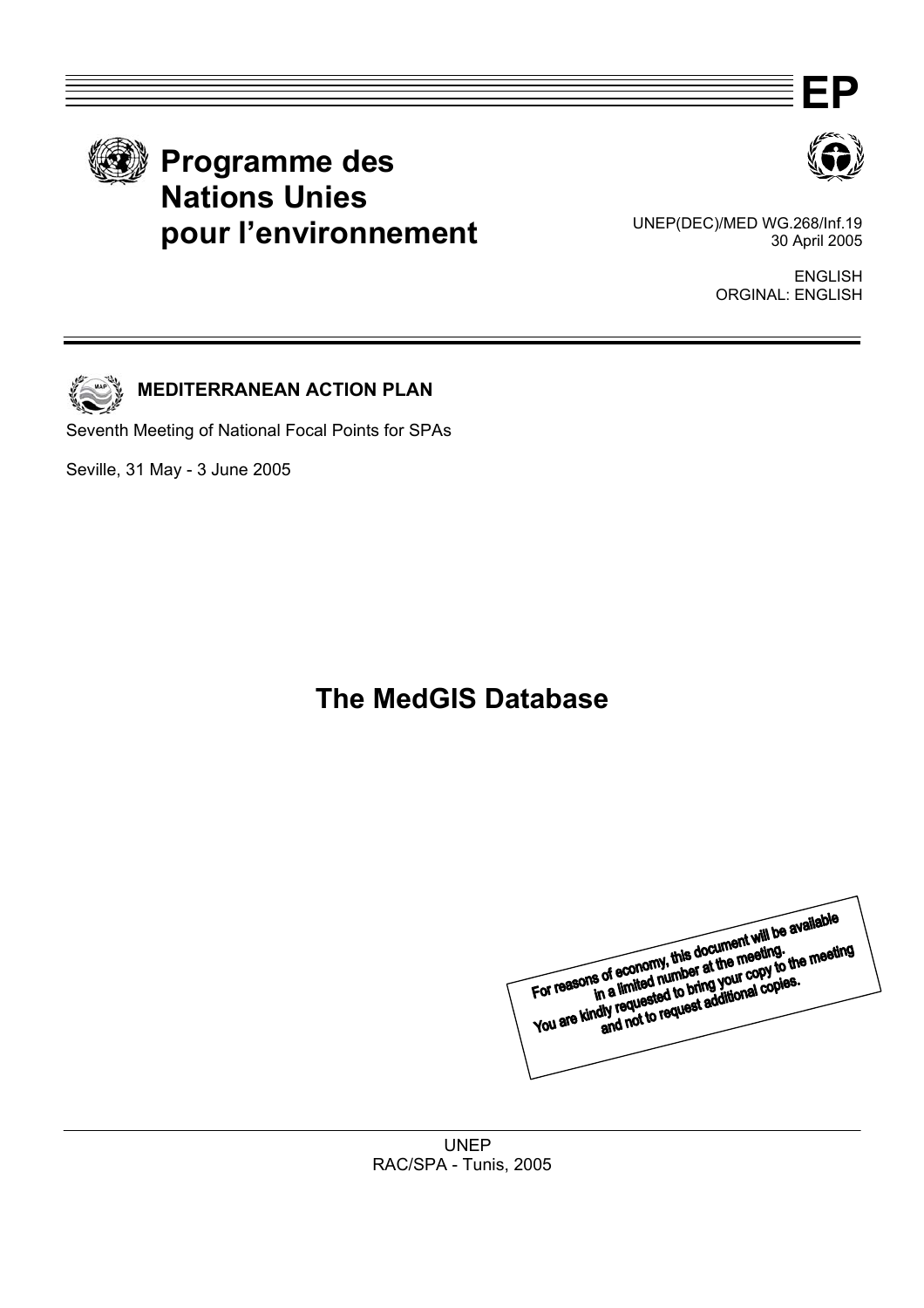Note : The designations employed and the presentation of the material in this document do not imply the expression of any opinion whatsoever on the part of UNEP concerning the legal status of any State, Territory, city or area, or of its authorities, or concerning the delimitation of their frontiers or boundaries. The opinions expressed in this information document are those of the author and do not necessarily represent the views of RAC/SPA and UNEP.

© 2005 United Nations Environment Programme Mediterranean Action Plan Regional Activity Centre for Specially Protected Areas (RAC/SPA) Boulevard de l'Environnement B.P.337 –1080 Tunis CEDEX E-mail : car-asp@rac-spa.org

The original version (English) of this document has been prepared for the Regional Activity Centre for Specially Protected Areas (RAC/SPA) by:

Ms. Stefanie Weykam Expert on GIS applied to Biological Conservation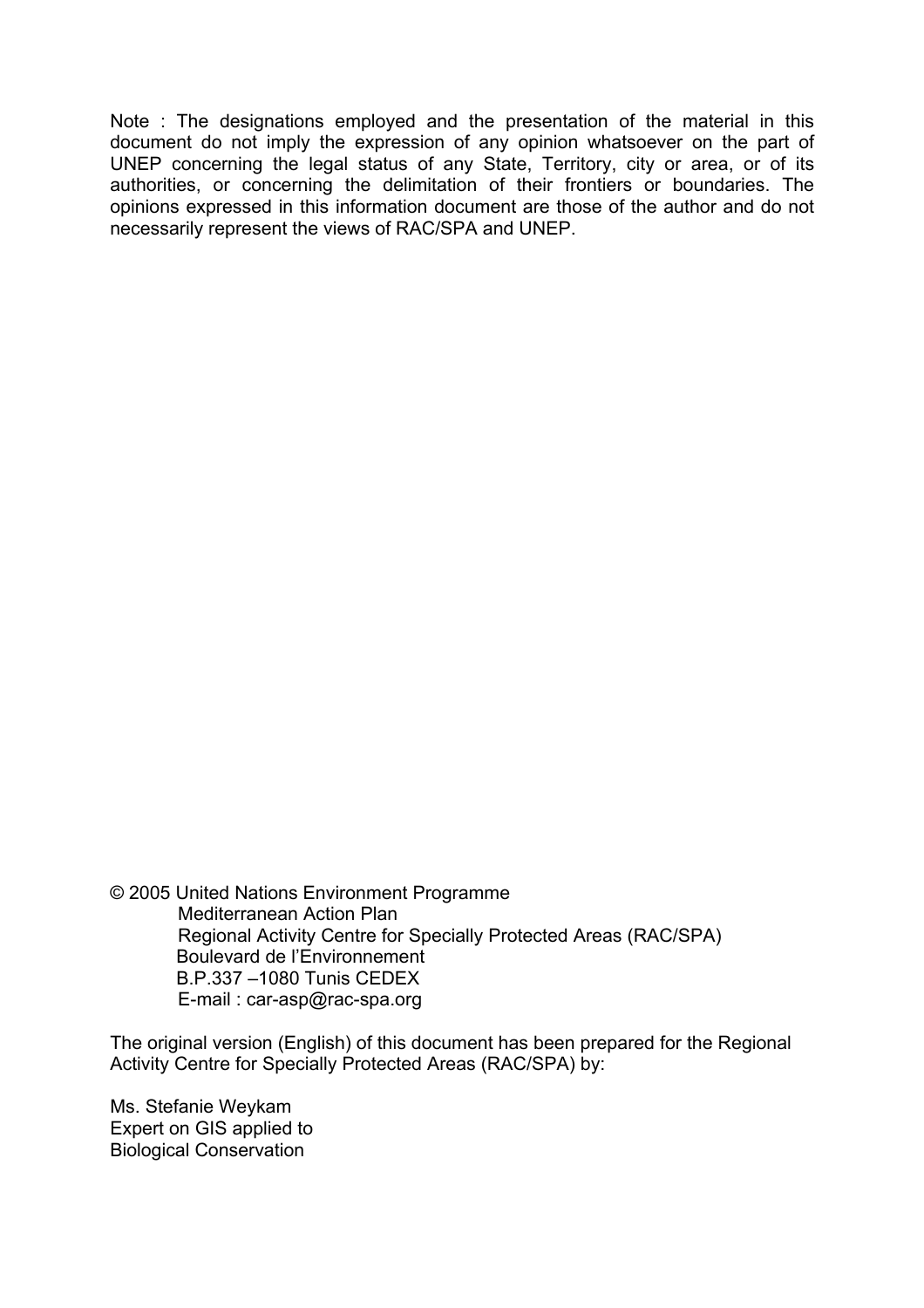## **The MedGIS database**

## **PREFACE**

MedGIS project is the result of a common will by MAP-RAC/SPA & UNEP´s Regional Seas Programme. The project has been undertaken to set up a Mediterranean Geographical Information System and a web map service (dynamic atlas) for the Mediterranean countries.

This tool, advocated to be used by all the MAP components, has become a tangible result thanks to the kind contribution of UNEP Regional Seas Programme at Nairobi. The map service is already available in Internet and it provides through queries tables with the information existing in the Database linked to the maps displayed.

This project contributes to address the recommendation of the contracting Parties to the Secretariat "to make the SPA/RAC databases available on the Internet and circulate GIS data and, in collaboration with the CBD Secretariat, make efforts to establish a Mediterranean clearing-house mechanism on marine and coastal biodiversity that will network with the national clearing-house mechanisms and others set up within the framework of the CBD". It provides a tool to managers for integrating every useful information regarding biodiversity, human factors and their geographical location in the Mediterranean; Its further development may allow undertaking prediction analysis on trends concerning biodiversity topics. The project acts as a demonstration one able to be extrapolated to other Regional Seas.

It must be stressed the fact that this tool is intended to facilitate information to all the MAP components, including RACs, MAP Programmes and the Contracting Parties. It is a most needed synchronous tool for a proper management and optimisation of data collected by them through diverse projects and other activities;

MedGIS may aid on: centralisation of information on the Mediterranean environment in relation to spatial parameters; updated compilation of existing information on protected areas, sites of conservation interest, biodiversity, and human factors in the Mediterranean.

It is intended to make it interoperable and in compliance with other international programmes and initiatives, such as the UNEP- World Conservation Monitoring Centre (WCMC), the European Network on Biodiversity Information (ENBI), the Global Biodiversity Information Facility (GBIF), the European Register of Marine Species (ERMS) and the European Directory of Marine Environment Datasets (EDMED).

The collaboration of the Barcelona Convention Parties may strongly enhance the usefulness of a further development of MedGIS for the Mediterranean Region.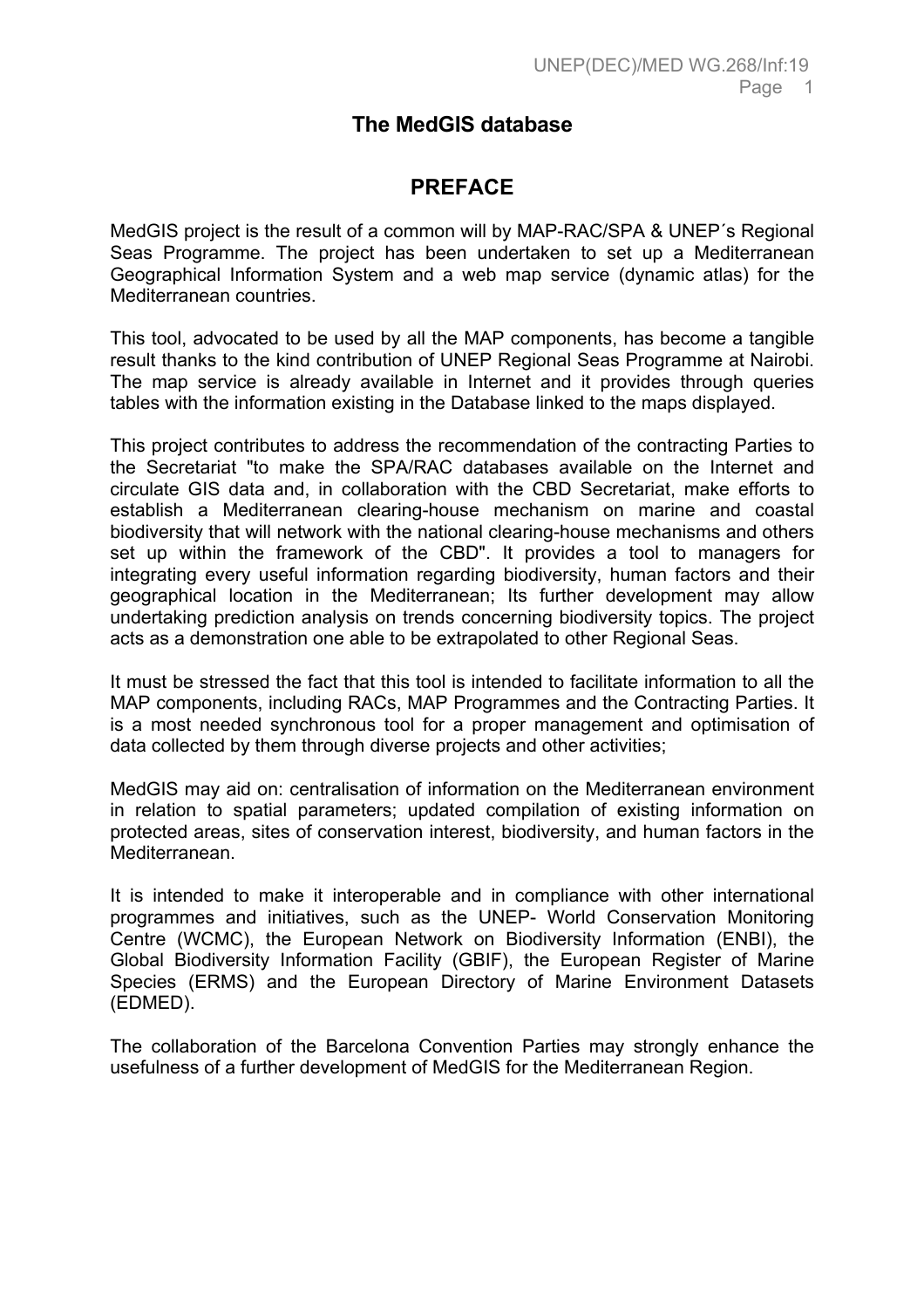## **A. Introduction**

Many web applications have been launched in recent years which display natural resources in form of maps, including basic map tools, such as zoom in and out, switching on and off different map layers. The objective of the MedGIS project was to go beyond the simple display of information and to show as well how spatial data and its associated attribute data can be queried. While setting up MedGIS both as GIS and Web Map Server we intended to cover as much thematic groups and data types as possible in order to demonstrate the opportunities and functionalities that such a tool can offer to the UNEP-MAP<sup>[1](#page-3-0)</sup> user community.

MedGIS is available at the following Internet address:

## **<http://www.rac-spa.org/>**

Quality and quantity of the data are crucial for any GIS and its suitability as research and decision making tool. The same is true for web mapping applications. Obviously, the MedGIS prototype can neither be considered complete nor fully functional as a tool yet, but we hope to provide a first insight. We describe here the information already included in the prototype version, with special emphasis on data directly derived from projects related to the Mediterranean Action Plan. We also add some reflections on data which are likely to form part of it in the future.

There is still a long way from turning data into information and information into conclusions. Anyway, the future development of MedGIS will very much depend on the contributions, the collaboration and the feedback from different members of the MAP community. As the improvement in data availability and usage will also create new management and research opportunities, it is likely that the requirements and objectives of the users will change and the 'Dynamic Atlas' linked to this GIS Database will always be dynamic in the true sense of the word.

## **B. Data nature**

ł

The data can be looked at from different points of view. Technically, we distinguish between spatial data and attribute data. Most of the thematic map layers represented in MedGIS consist of spatial data files in vector format – such as the Protected Areas (point) locations, the bathymetric lines (lines) and the No-Take-Zone<sup>[2](#page-3-1)</sup> (area). These spatial data files contain the coordinate pairs that describe the features in space. They may also be related to attribute data in an associated table. Raster images (GeoTIF), such as the seabed model or the satellite images are composed of cells or pixels. Each pixel contains a digital value but there are no associated attribute tables as for vector data files. Regarding the seabed model and the satellite images (colour compositions) in MedGIS, these pixel values are not particularly meaningful and the images are mainly used as backdrop images to provide the user with some kind of ground reference. Nevertheless, there are raster images or 'coverages' which contain digital values that do have a meaning: sea surface temperature maps,

<span id="page-3-1"></span><span id="page-3-0"></span>

<sup>&</sup>lt;sup>1</sup> Mediterranean Action Plan http://www.unepmap.org/<br><sup>2</sup> No-Take zone below 1000m Depth according to the General Fisheries Commission for the Mediterranean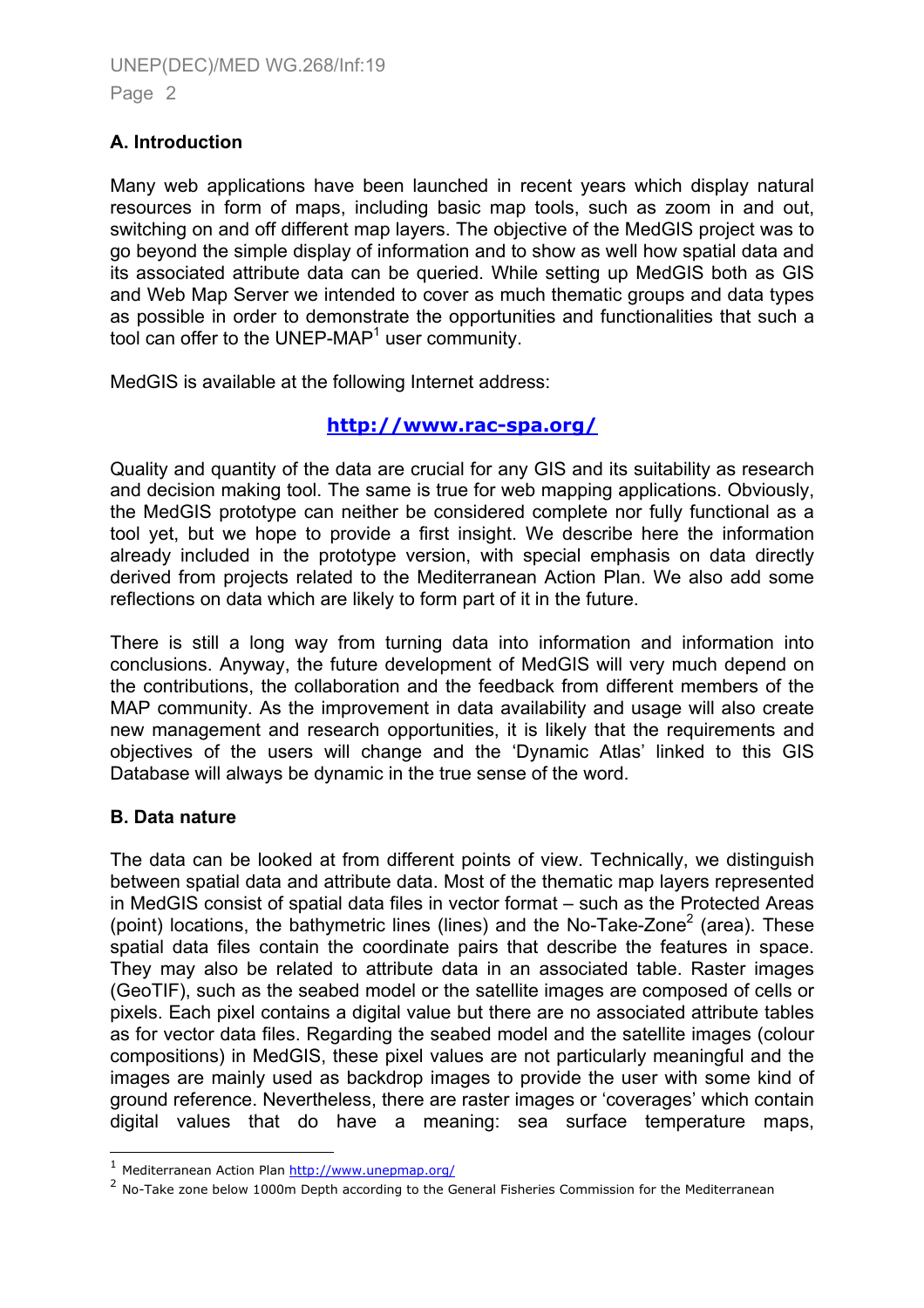landuse/landcover maps, digital elevation models and prediction maps, contain digital values that represent temperature, altitude, vegetation class, probability etc. This type of spatial data is not (yet) represented in MedGIS, but very likely to be there in the future, since coverages are the adequate format for representing continuous, gradually changing parameters and many biological and ecological phenomena have this characteristic.

In those cases where a great amount of attribute data for a vector layer is available, the attribute data are best stored and read from a relational database. We chose MySQL $3$  – an open source software and a Relational Database Management System based on Standard Query Language (SQL). All information derived from survey projects and impact assessments is stored in this database while the spatial data file which represents the sites only contains some basic attributes on the site itself (name, area, declaration year etc.).

MedGIS includes several query methods which, according to the nature of the query, access either the relatively small attribute tables belonging to vector files or the rather complex relational tables that form the database $4$ .

We could as well distinguish between data which are stable in time and data subject to changes (time depending data). Most of what we consider 'reference data', such as bathymetric depth, land elevation and administrative boundaries are stable over decades. Information regarding the extension of a site declared as protected area, its name and year of declaration, the country it belongs to as well as the land and marine area composition could be regarded as data (relatively) stable in time. But when it comes to biophysical parameters and natural resources the opposite is true: Water temperature, species abundance and even species presence are subject to change in time (in question of hours, days or years). Surveys and observations are data sampling events – snapshots of the current situation - which are repeated at more or less regular time intervals in order to reflect these changes. Again, data subject to change is best stored in relational databases.

## **C. Data categories**

MedGIS contains data of a great thematic variety. Disregarding the reference data, we deal with data of three different categories: Natural resources, (anthropogenic) impacts & risks, and biophysical and geophysical data.

## Natural resources

 From one side, there are data on species level, data on presence and abundance of species, gathered during surveys and observations. In MedGIS, the registered species are limited to some 130 species belonging to the Specially Protected Area

<span id="page-4-0"></span><sup>&</sup>lt;sup>3</sup> MySQL http://www.mysql.com/

<span id="page-4-1"></span> $<sup>4</sup>$  MySOL may also be converted into a spatial database and replace the vector files with database tables. This</sup> will be considered in the future.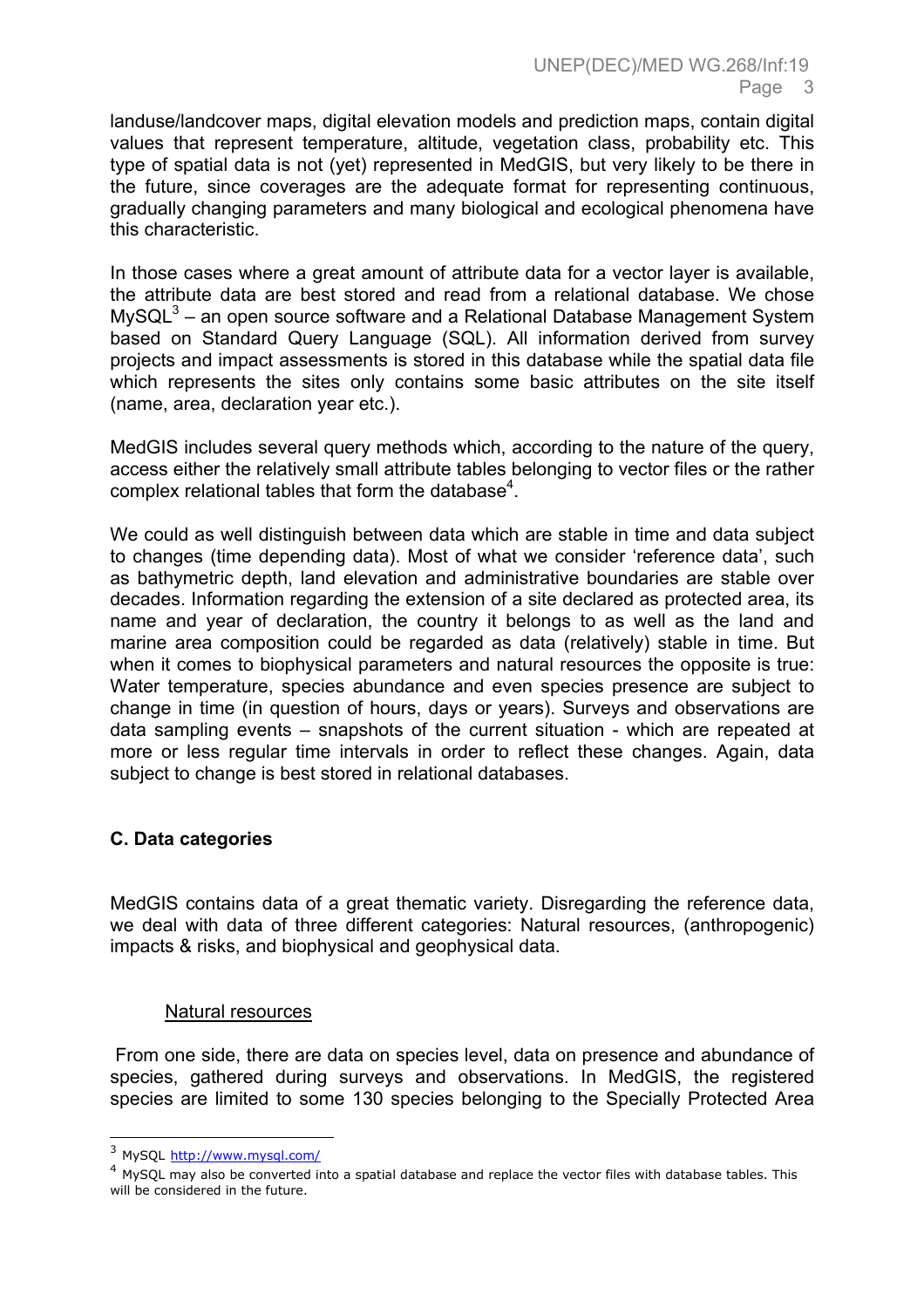#### Page 4

j

(SPA) Protocol<sup>[5](#page-5-0)</sup> Annex 2 and Annex 3 for being especially vulnerable, endangered or of economic interest.

Data on species level were gathered either during surveys and observations carried out with RAC/SPA support or by the responsible bodies of several protected areas. At some sites additional species to the annexes were also registered (nevertheless, any other species registered are dormant in the database and may as well be made accessible in the future).

Data include additional information on the species related to a determined location, such as if a species is rare or common at that location, migrating or breeding and the importance of the site for a particular species. The parameters registered in Standard Data-Entry Forms (SDF)<sup>[6](#page-5-1)</sup> and surveys conducted in Specially Protected Areas of Mediterranean Interest (SPAMI) were different and are not always directly comparable among each other. Anyway, the queries output both groups of data fields. MedMPA $<sup>7</sup>$  $<sup>7</sup>$  $<sup>7</sup>$  project sites did not have standard forms at all, but we were able to</sup> reconstruct such a species checklists by analysing the text.

Considering that it is very likely that the inventories will be repeated in several sites and that the list of species will be amplified, special attention should be paid registering Zero and Null values in order to avoid misinterpretations. Zero (=absence confirmed) is not the same as Null (=not looked for). If new species are added to the Protocol between survey campaigns (for example, invasive species, ecological indicator species or important food-chain species) which have not be counted during previous campaigns but do appear later, could be interpreted as 'new arrivals' while it is actually not known whether they were present in the past or not. Registering Zero values for absence during the surveys and Null values (database default) permits us to distinguish both cases.

There is also data on landscape composition and habitats, generally based on detailed habitat classifications (a total of 92 classes in 4 specification levels), often accompanied by area estimations (percentages at local and national levels), and sometimes accompanied by maps and spatial data files describing the location and extension of these habitats.

Additionally, data on natural resources are derived from quite diverse ecological units, such as wetlands, coastal and marine environments. This involves different expert groups, different gathering methods and different ways to store, analyse and display the information.

The Standard Data-Entry Forms (number of sites included: 6) distinguish between 'marine', 'coastal' and 'other' habitats<sup>[8](#page-5-3)</sup>. The list is based on the Classification of

<span id="page-5-0"></span><sup>&</sup>lt;sup>5</sup> SPA Protocol<http://www.rac-spa.org/annex2.htm>and<http://www.rac-spa.org/annex3.htm> 6 Standard Data-Entry Form [http://161.111.161.171/MedGIS/documents/SDF\\_ENG.pdf](http://80.25.140.79/MedGIS/documents/SDF_ENG.pdf)

<span id="page-5-1"></span>

<span id="page-5-2"></span><sup>&</sup>lt;sup>7</sup> MedMPA: Regional Project of the Development of Marine and Coastal Protected Areas in the Mediterranean Region http://www.medmpa.net/<br><sup>8</sup> [http://161.111.161.171/MedGIS/documents/other/Guide-marine\\_Habitat-FSD.pdf](http://80.25.140.79/MedGIS/documents/other/Guide-marine_Habitat-FSD.pdf) and

<span id="page-5-3"></span>[http://161.111.161.171/MedGIS/documents/other/Ref\\_list\\_coastal\\_habitat\\_eng.pdf](http://80.25.140.79/MedGIS/documents/other/Ref_list_coastal_habitat_eng.pdf)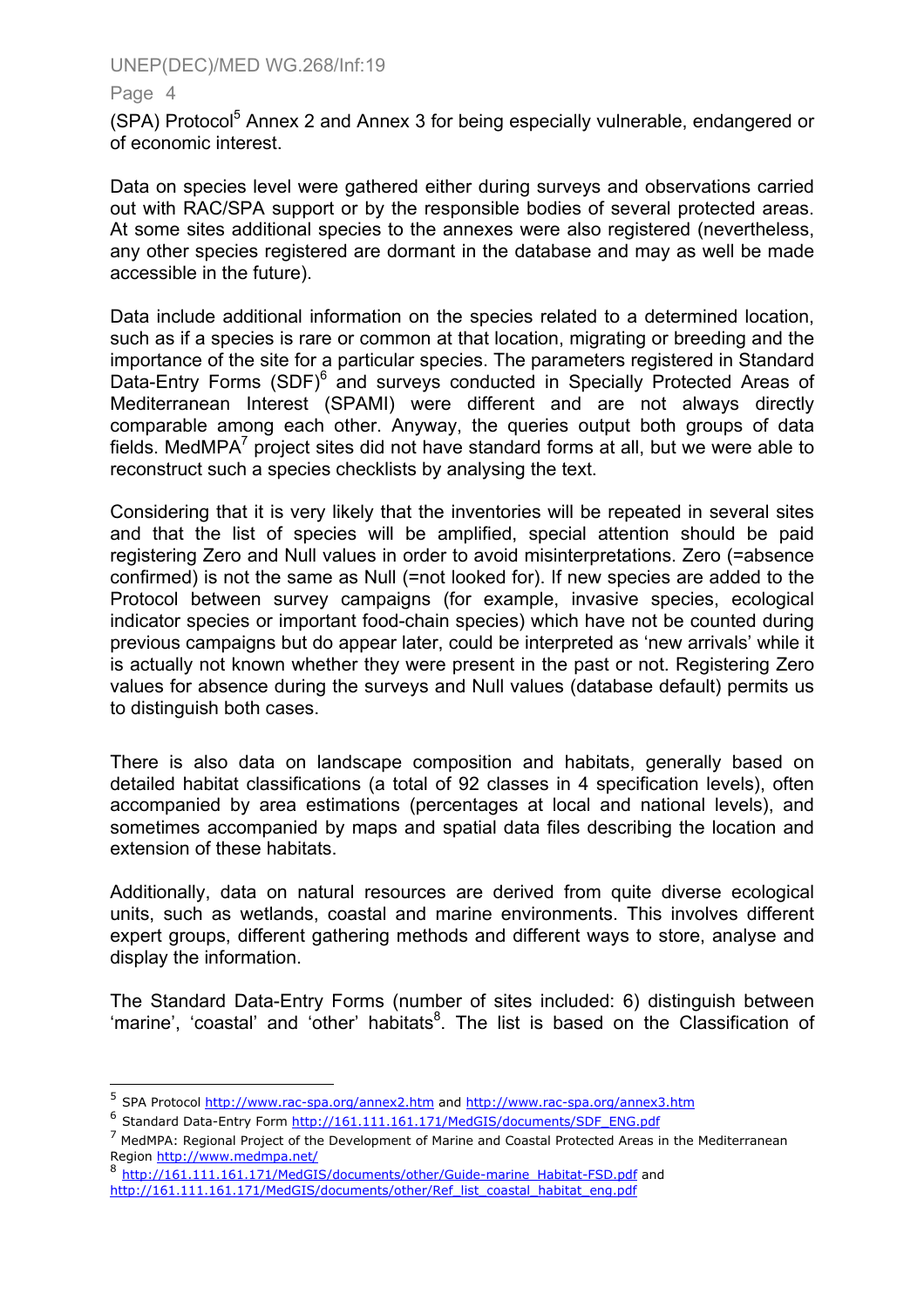Benthic Marine Habitat Types for the Mediterranean Region<sup>[9](#page-6-0)</sup>. The category which was completed at most sites was 'marine habitat', while 'coastal habitat' and 'other habitat' were often left out. Some SPAMI inventories registered marine and coastal habitats according to the Habitats Directive (Annex I) of the European Commission which distinguishes fewer classes, especially among the marine habitats, while other SPAMI inventories already applied MAP categories, which coincide with those used in SDF. The available MedMPA project inventories available for MedGIS pilot project did not contain listings on habitats at all, although they included habitat descriptions. There are currently efforts made to 'translate' the Habitats Directive classes into the new classification system.

## Anthropogenic impacts and risks

The survey data on impacts and risks focus on human presence and activities (agriculture, fishery, leisure, industry, pollution) but also include natural hazards, such as erosion, forest fires, inundations, volcanism and earthquakes. The registers generally include the type, often accompanied by an estimation of its magnitude and origin (inside or outside the Protected Area), and a percentage of area affected.

The Standard Data Entry Forms offer a total of 177 classes using 3 levels of specification. Both, habitat and impact surveys allow queries from rather generalised to much specialised classifications. I.e. the category 'Fishing, hunting and collecting' includes 8 subcategories, of which 3 are further subdivided. Queries selecting a high level class include all lower subdivisions. Despite of having only 6 sites available for proper habitat and impact queries we included this option for demonstration purposes. Efforts are made to homogenise inventories by using standardized lists and classes and by facilitating thesaurus to pick the adequate keywords in order to fill in the forms correctly.

Those impacts which are of human origin (as well as some of the impacts of natural origin) directly depend on political and socio-economical pressures, related to environmental awareness on one hand and industrial development of the region or country on the other hand. One may also add to this category, all restrictions due to protection and local or national management plans, ports, marine traffic, fish exploitation, oil platforms etc. This information could possibly be provided by other UNEP-MAP Activity Centres.

## Biophysical and geophysical data

ł

This a third category which should be considered important due to its influence on all other phenomena: Biophysical and geophysical data include: air and water temperature, wind and current direction and speed, salinity, chlorophyll content and composition, land and water pollution, biomass, depth and elevation, soil type etc. Except for bathymetric depth, the MedGIS prototype does not yet include data of this category. Hence, given the increasing importance of Internet as information source and the opportunities emerging networks provide, there are good chances to retrieve

<span id="page-6-0"></span> $9$  as elaborated by the Meeting of Experts on Marine Habitat Types in the Mediterranean Region (Hyères, France, 18-20 November 1998) and subsequently reviewed by the Fourth Meeting of National Focal Points for Specially Protected Areas (Tunis, 12-14 April 1999)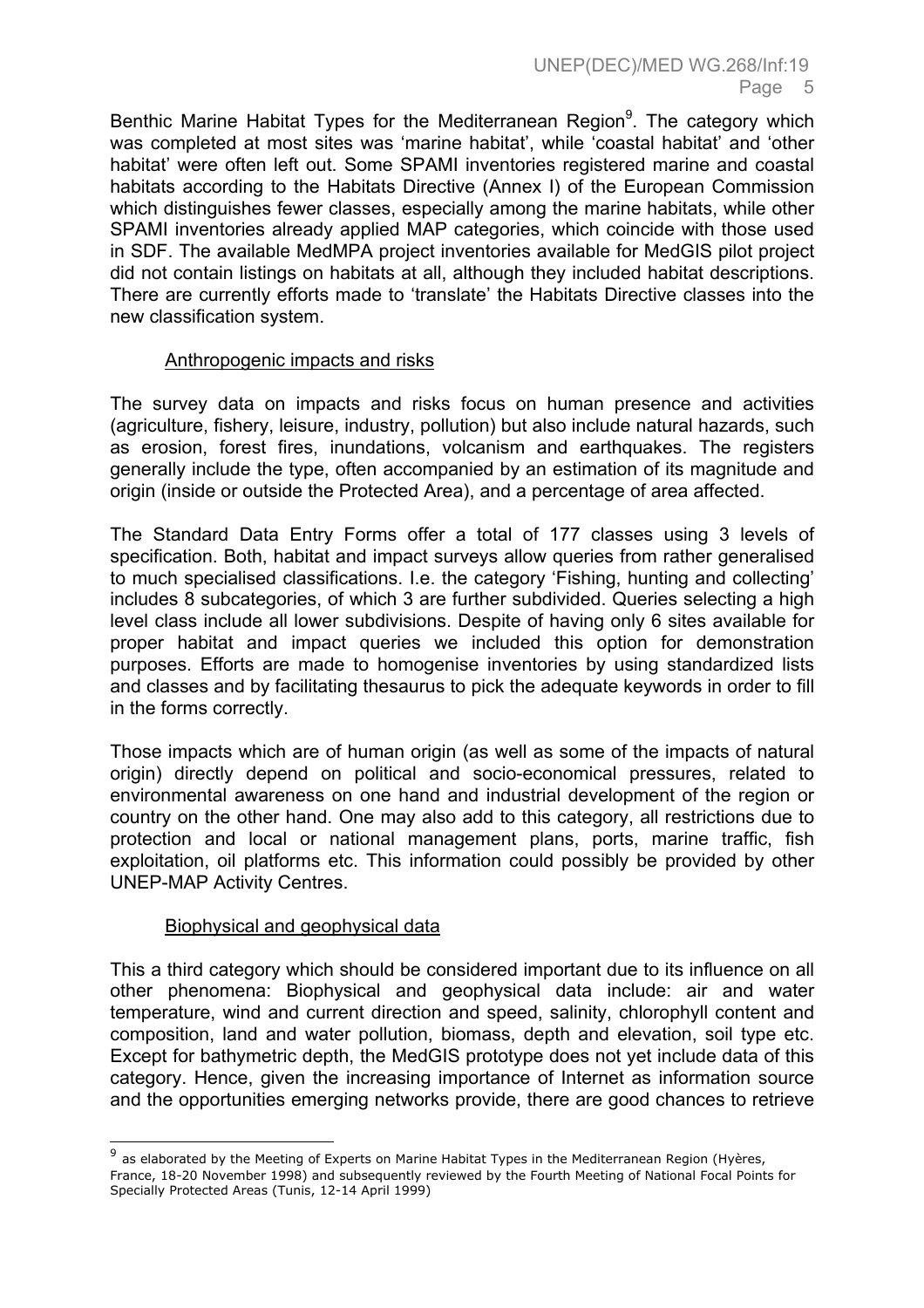#### Page 6

these thematic maps and to display and query them simultaneously with MedGIS data. Especially promising are remote sensing services which provide satellite images and their derivates (landcover maps, vegetation indices, surface temperature, pollution, climate parameters etc.).

## **D. Data spatial precision**

We may also look at the data from a spatial (geographic feature) point of view: So far, most of the data included in MedGIS are data at point locations (even those which aren't really points, such as Specially Protected Areas). Species presence, habitat type or land elevation, are usually taken at geographic localities, identified by geographic coordinates or place names. (Note that as for human activities and impacts, this 'point' may be a lot more fuzzy). In the case of the MedGIS survey data, this spatial reference is not directly given. Instead, each parameter has been registered to the Protected Area itself and is thus defined by the centroid (or central point) or the site. This has several advantages and disadvantages: the low spatial precision of the data (several kilometres) allows us to freely reveal the presence of all species, regardless of their vulnerability. On the other hand, the low spatial precision makes it difficult to relate the presence of a species to other parameters (such as water depth or temperature) which in turn is necessary for habitat suitability analysis and generating distribution (prediction) maps. Such low precision is also not good enough for management and emergency plans.

Wherever the spatial extension (polygon) of a site was available, we calculated the Maximum Error Distance, estimated as maximum distance from centroid to border following the MaNIS Georeferencing Guidelines<sup>10</sup>. This has been done for  $7$  of the Spanish SPAMI. The Maximum Error Distance is an indicator for coordinate precision and is usually requested by networking search engines (such as GBIF<sup>11</sup> and OBIS<sup>12</sup>), although it is not mandatory.

Apart from delimitating the extensions of the remaining survey sites, the next task would be to recover and include the original spatial references of the inventories wherever possible. According to the characteristics of the 'subject' and the methods applied, the localisations will vary a lot in spatial precision: For example, whale sightings made at hundreds of meters distance from a boat are less precise than localisations by radiotracking of a tagged whale, which again is less precise than taking the coordinates of a stranded whale using a differential GPS. Amount of data, certainty of taxon determination, counts of individuals and positional precision depend on various factors such as the characteristics of the species itself, its population density, the survey effort and methods applied, among others. It is not adequate to represent all these localisations by points without providing the user with additional information on how this data was obtained. As for maps on species distribution or densities, it is common to display the counted or estimated number of individuals (or species or any other biodiversity indices) in form of regular spatial units, such as grids or map graticules. The spatial precision of the observation

ł

<span id="page-7-0"></span> $10$  MaNIS Georeferencing Guidelines by John Wieczorek, Univ. of California, Berkeley http://elib.cs.berkeley.edu/manis/GeorefGuide.html<br><sup>11</sup> GBIF: Global Biodiversity Information Facility [http://www.gbif.org](http://www.gbif.org/)<br><sup>12</sup> OBIS: Ocean Biodiversity Information System http://www.iobis.org/Welcome.htm

<span id="page-7-1"></span>

<span id="page-7-2"></span>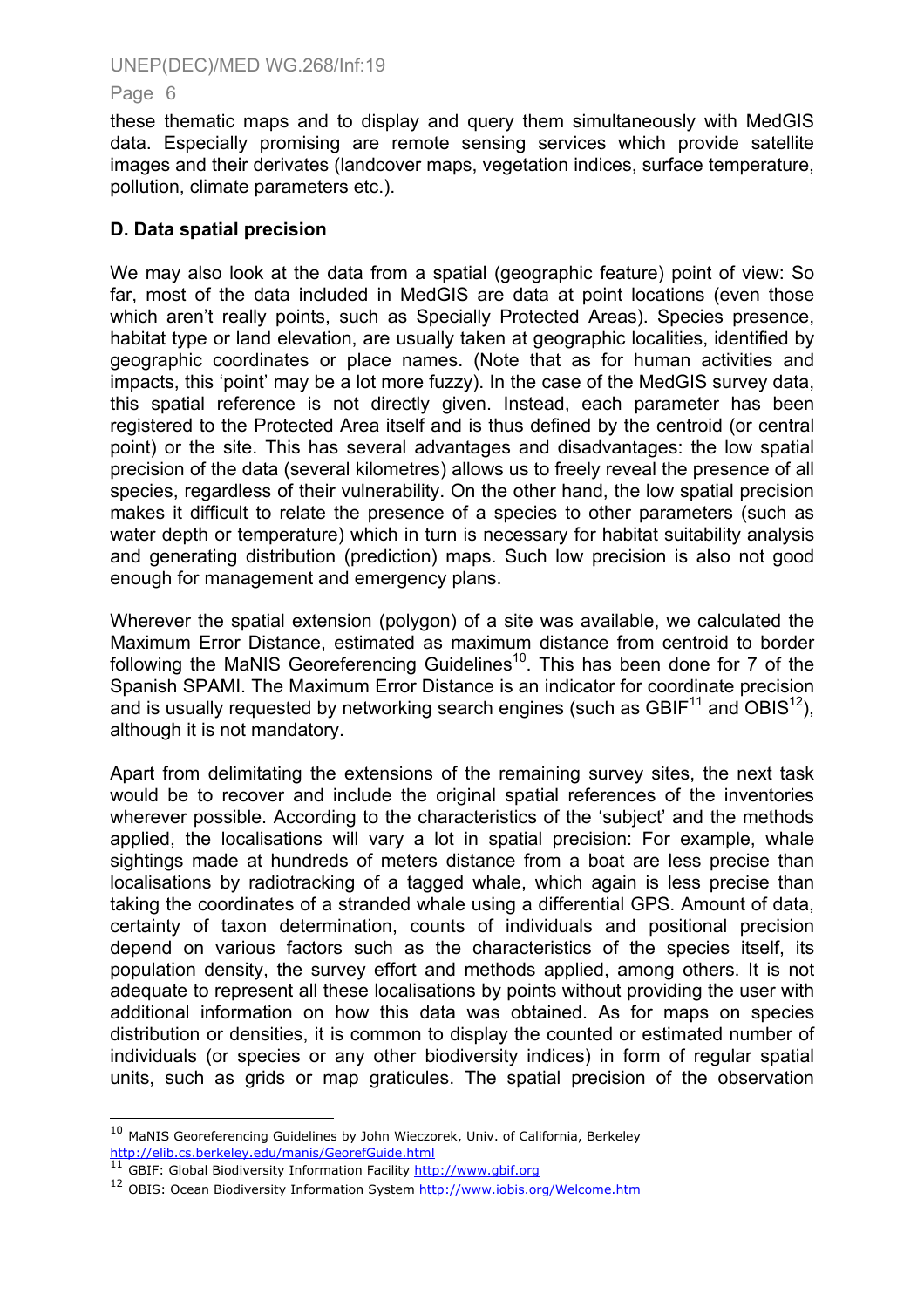determines the minimum size of the mesh to which the data may be assigned. There are also cases in which it may not be desired to display data at its original (high) precision. For example, still unpublished data as well as sensitive data may be deliberately represented at a lower positional precision. This is often a better alternative than not showing sensitive or unpublished data at all.

Special attention deserve primary data and synthesised information. While primary data, derived by counting, measuring or observing phenomena, are the basis for research on the subject itself, synthesized information is based on the research results, derived from statistical analysis, prediction models, data interpolation and extrapolation. This synthesised information is then often itself input for new analysis on other subjects in the same or related research fields. In MedGIS, the map layer 'Areas suspect to hold high biodiversity levels' is such an example (see: The Mediterranean Marine Gap Analysis Paper  $13$ ). Naturally, the whole Mediterranean Sea cannot be surveyed in order to identify all biodiversity hot spots. Instead a gap analysis<sup>14</sup> has been conducted aiming at the identification of those areas, which according to certain criteria (spatial heterogeneity of the shelf-slope system), have an elevated probability to hold high biodiversity levels. Such synthesised information allows policy makers to better take nature conservation into account for decision making. Zoning categories and delimitation of areas of high conservation values is another example for synthesised information. However, these data can only be visualised but not yet queried in the MedGIS prototype. We disregarded as well sampling locations and related raw data for queries in the current version, since this may be only of interest to few users. As a tool for decision makers and management plans, this type of information is probably the most important. Certain priority should be given to this type of information in order to provide conclusions and knowledge rather than not interpreted raw data.

What all these data have in common is a spatial relation and an effect on the natural resources in the Mediterranean Region. It is also noteworthy that most non-European countries are already represented in the prototype. But, while MedGIS at the present stage contains mainly data gathered inside Specially Protected Areas, it is quite obvious that these sites cannot be regarded as environmentally isolated from the rest of the Mediterranean Region.

Many of the potential users are involved in research and/or planning and are interested in explaining the past and the presence or predicting the future, modelling different scenarios in order to develop plans which allow achieving a sustainable use of the Mediterranean region and its rich natural resources. They are simultaneously potential users and contributors to such an Information System. Thus, it would be convenient to determine which are the necessities of the wider MAP frame community, what information is already available or could be made available and which the gaps to be filled are, both on biological issues and related fields.

ł

<span id="page-8-0"></span><sup>&</sup>lt;sup>13</sup> http://161.111.161.171/MedGIS/documents/other/GapAnalysis\_Paper.pdf

<span id="page-8-1"></span><sup>14</sup> http://www.gap.uidaho.edu/about/what\_is\_gap\_analysis.htm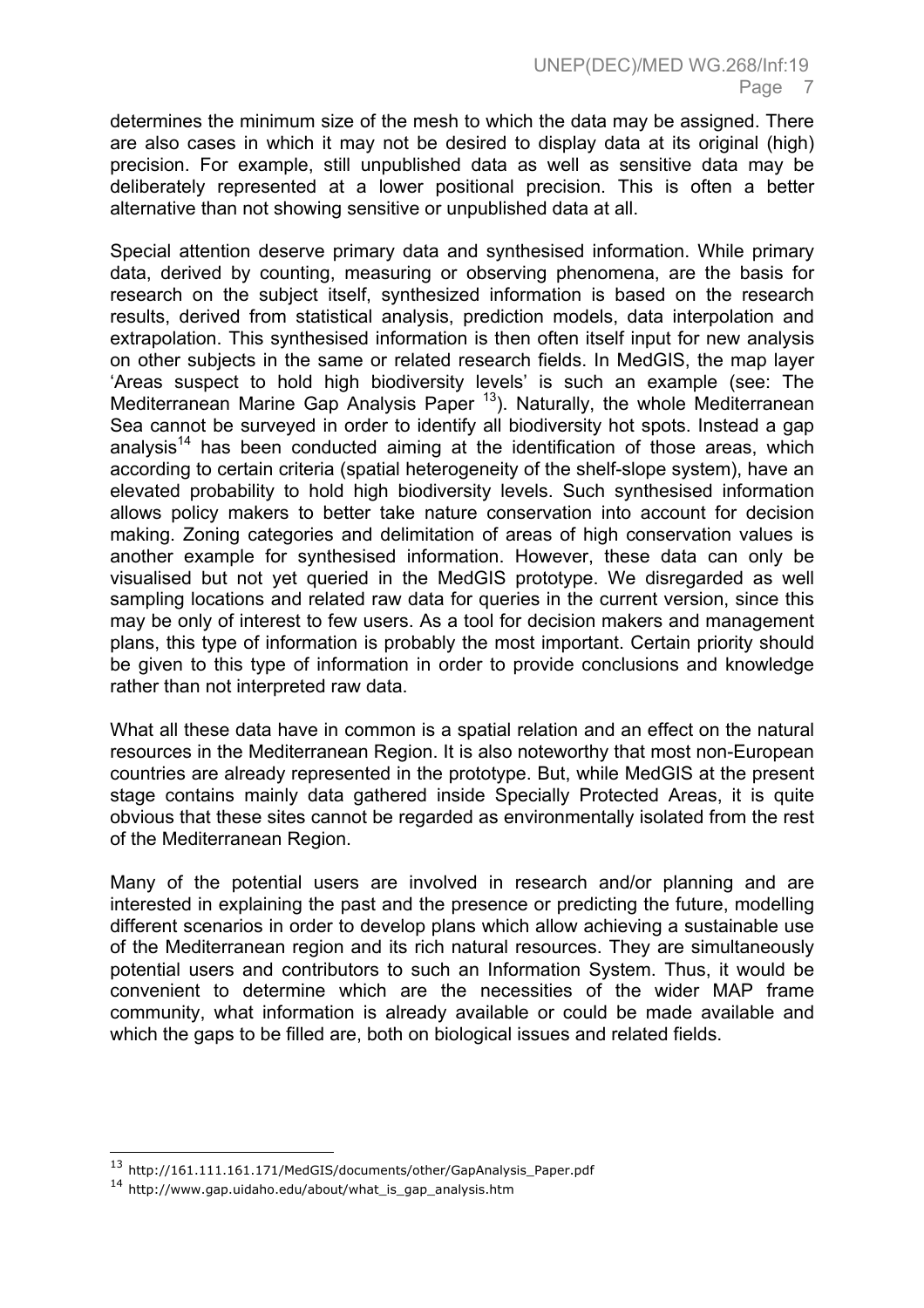#### Page 8

#### **E. Metadata and their importance**

Metadata are data about the data. They allow a user to find adequate data for his/her purpose and to find out who did the survey, who processed the satellite image, which methods have been used, year, scale…etc. Incomplete or missing metadata are a great problem. Tracing back the core metadata years after a project has been closed is a very hard work. Additionally, without metadata, proper credit can not be given to the data contributors.

## **F. Possible further developments**

It may appear somewhat risky to combine sets of so diverse data themes. An adequate integration requires certainly a very high degree of coordination between the different centres and working groups and homogenisation of data gathering and exchange. Great efforts are already underway to coordinate and achieve synergy. But, this enormous information diversity might call for a subdivision of MedGIS. The MedGIS user interface may become soon overloaded and too complex for fast and effective use, especially when the addressed users are also quite diverse. One might argue that it is more reasonable to focus on data quality and quantity rather than data variety.

Most international networks, specialise on few data themes, have one common data access portal and many data nodes which are connected to this portal, providing standardised data. The main advantages of a distributed network are: the control and responsibility remain at the providing data nodes and data maintenance and updates are easier. At the same time, the user does not need to visit several sites in order to obtain the desired information, since all data are simultaneously available through the common portal.



On the other hand, a service which combines all factors relevant for protection and conservation of habitats and biodiversity is indeed very important. For researches and decision makers, it does not suffice to know which species are present at a determined site. They also need to know what affects them in one way or the other. More precisely, we need to be able to combine the knowledge of experts of different disciplines. The possibility to integrate teams of various disciplines into one network, able to act and react in real-time, is a great challenge and may well be worth such a coordination effort. But still, the problem not to loose the overview about such a huge variety of data themes remains.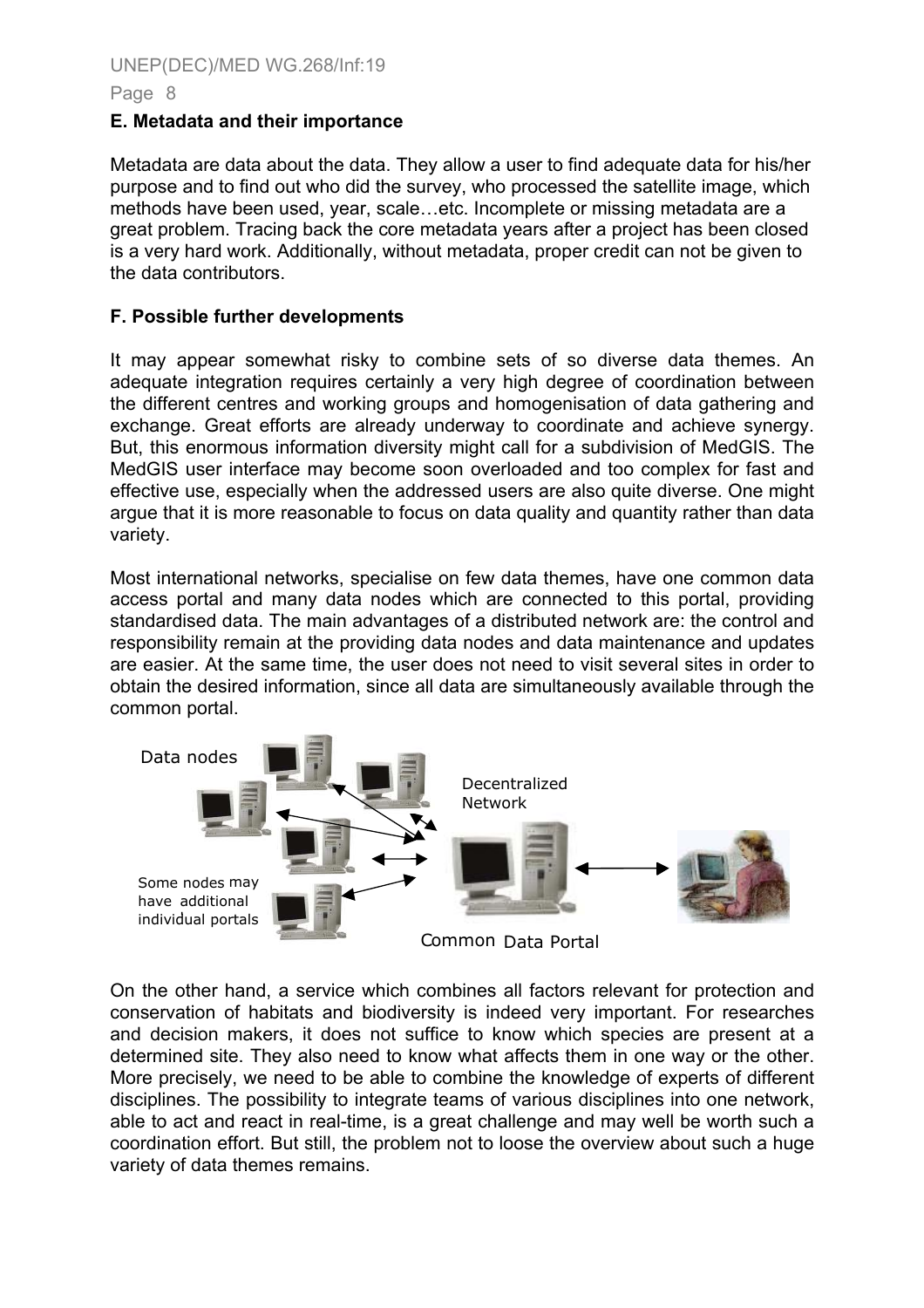A practical approach would be to evolve into a network formed by several MAP Regional Activity Centres on which data are shared but yet have various portals instead of one that tries to suit them all. According to their expertise, each of these portals would serve different data sets, and some of the data are obtained from other centres. Each portal would thus simultaneously be server (own data) and client (external data).

This network type would preserve all of the advantages of the distributed system with one common portal, except that the user has to choose –according to his/her interests- which portal to visit, since the available information will not be identical. Additionally, it permits that each centre presents to a maximum their own data and expertises, hence counting on contributions form other centres of the UNEP-MAP frame. The services not necessarily have to be designed and financed exclusively for and by UNEP-MAP, nor are the members obliged to evolve in concordance. They may simultaneously satisfy other national, European or global projects and initiatives as long as all implement international  $(OGC^{15})$  standards.



To get an idea of how such a network would look like, we may imagine the following case: REMPEC holds an important data base on oil spills and other toxic accidents in the Mediterranean Sea. This database contains detailed information on ship accidents, including the chemical compounds, the cause of the accident, measurements taken, the flag of the ship, who came to aid etc. The experts at REMPEC require as well some information on sensitive areas: They need immediate access to maps which represent SPAs and find out about the shore line structure and the littoral habitats potentially affected by any accident in order to make adequate decisions and interventions. The required data may actually be included and queryable in MedGIS and may be retrieved via Internet. Thus, instead of trying to fit everything into one portal interface and then let the user struggle his way through a complex set of options and selection lists, REMPEC would maintain its own portal and additionally integrate just the necessary external data on protected areas. Other nodes on the network may wish as well to draw the locations of oil spill accidents on top of their thematic maps. But they are probably mainly interested in those accidents

<span id="page-10-0"></span> <sup>15</sup> Open Geospatial Consortium<http://www.opengeospatial.org/>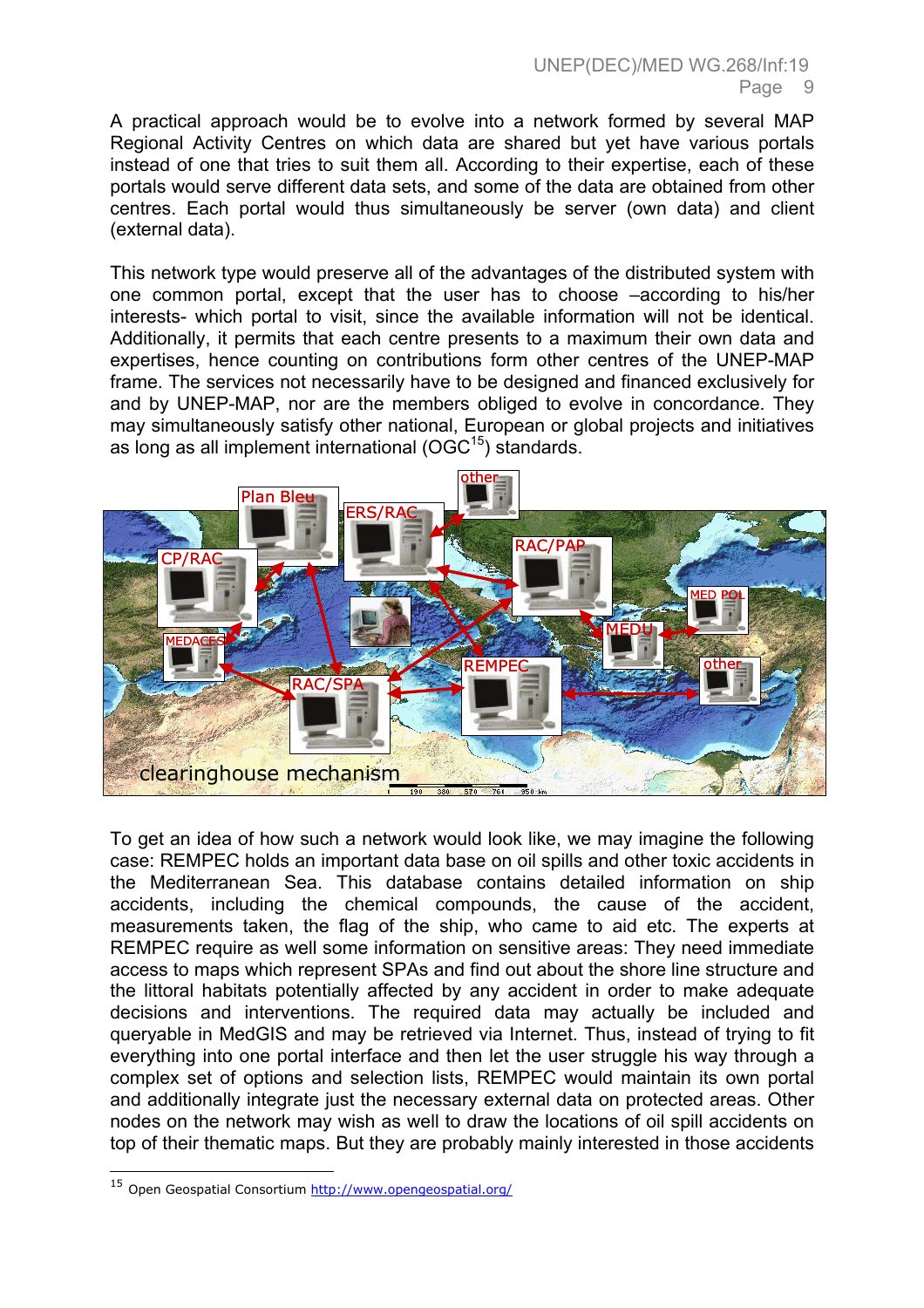#### Page 10

ł

which have happened recently. Or, they might need rather generic risk assessment maps or models predicting the probability of occurrence or the movement of pollutants, rather than to know the exact cause of the accident or the flag of the ship.

Any centre with expertise on a particular field (for example: oil spill monitoring or satellite image processing and vegetation mapping, coastline changes, socioeconomic indices and human activities …) may provide other nodes with high quality and reliable, homogenised information, avoiding thus loss in time and resources as well as data duplication. The benefit of data sharing would be an amplified one, since part of the data could be provided via Internet, automatically and always actualised. Ideally, each node would contribute with synthesised information (rather than huge amounts of primary data) to a better understanding of the marine and coastal environment.

There are also many working groups – often specialised on a particular species or taxonomic group (cetaceans, sea turtles, seaweed etc.) which could significantly contribute to and benefit from a network. Those groups belong to local or international NGOs, university departments, Framework-projects of the European Commission etc., gathering data on dolphin sightings, algae blooms, bird census and similar. Some may not be prepared yet to set up their own service but yet wish that their data were hosted by another centre which passively maintains their database server, while the responsible authors still keep control over their data. Being contributor gives these centres also international recognition. Each Centre would maintain full control and responsibility on their data and thus data quality and actualisation would be considerably improved. Besides, data and metadata losses during data transfer can be reduced or avoided. As a side effect, it will assure a better data registration, dissemination, data storage and update since responsibilities are assigned thematically to one or few centres.

Perhaps the main advantage of such a network is to bring the different expert groups with their survey and research results closer together. An improvement in data availability and usage creates new management and research opportunities. In other words - the whole is more than the sum of the parts! The achievements of all of them would increase suitability and visibility – both within the MAP frame and to other user communities and the public.

Many may be unaccustomed to share and exchange data, knowledge, resources and technology, standards and guidelines, etc. especially via Internet. But design of the data portal, software and operating system do not matter when it comes to sewing the different nodes together. Open-source software makes it easy for developing countries and low budged NGO's to catch up and step out with their results. Hence it requires that the members get together regularly in order to present the data they could possibly serve to the network and to specify their needs on external information.

MedGIS also seeks to become interoperable and meet the standards of initiatives such as GBIF, OBIS and NatureGIS $16$  and other networks related to the Clearing

<span id="page-11-0"></span><sup>16</sup> European thematic network for Protected Areas/Nature Preservation and Geographical Information <http://www.gisig.it/nature-gis/>